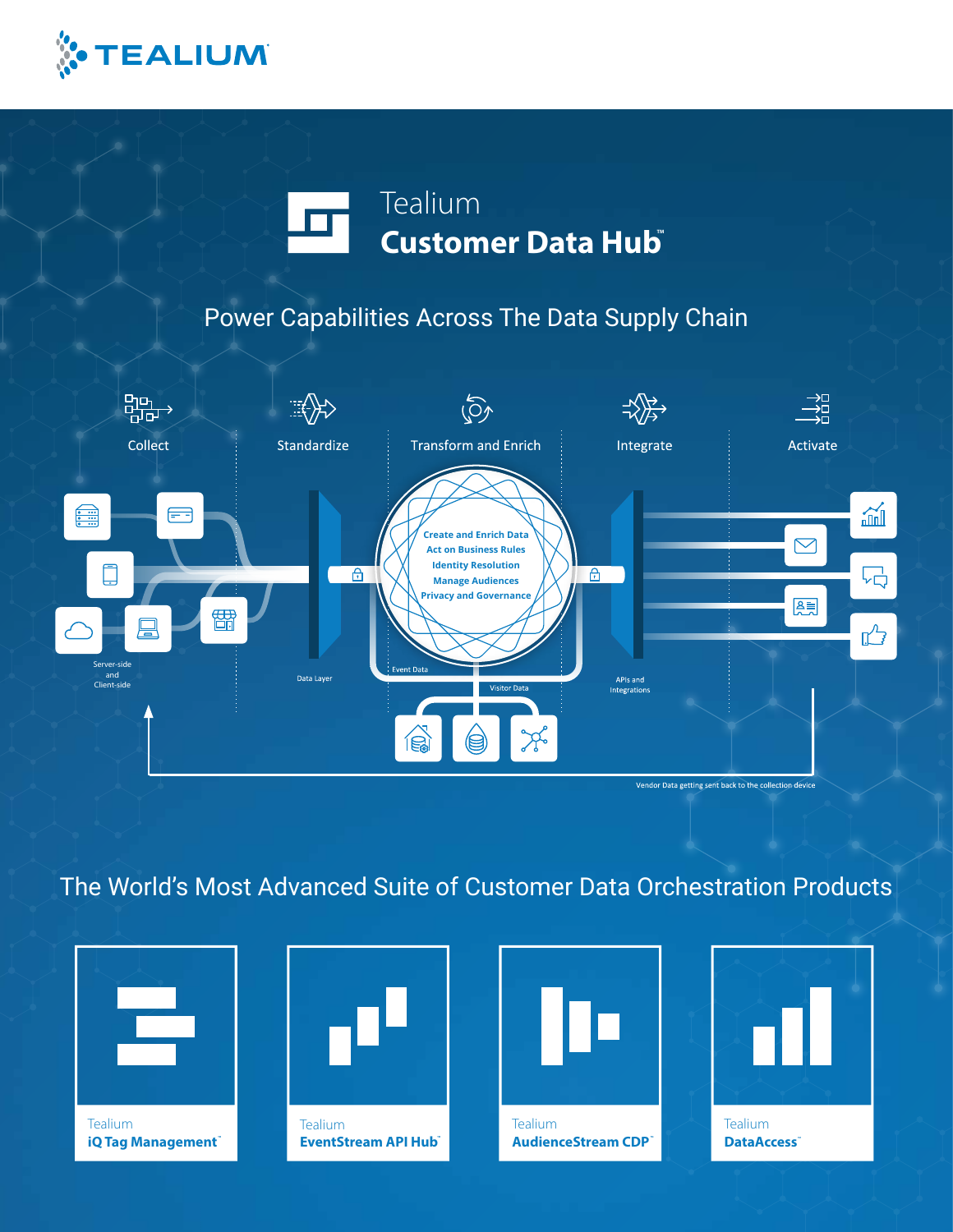Most companies have a data supply chain but have little visibility into how it works, resulting in massive customer data challenges. The data supply chain consists of five stages; data collection, standardization, transformation and enrichment, integration, and then activation through the delivery of data to execution systems based on business rules.



#### **Data Collection**

The way you collect data impacts how you can use it. Tealium universally collects customer data from any source including; websites, mobile applications, IoT devices, kiosks, servers, files, and more.

**Example Use Cases** - Vendor Instrumentation, Vendor Deployment, Tag Management, File Import



#### **Data Standardization**

Tools built right into the workflow solve the challenge of dirty data as it's collected. **Example Use Cases** - Data Organization, Data Quality, Data Layer Management



### **Data Transformation and Enrichment**

Build insights and value directly into a portable and customer-centric data asset that can flow across your tech stack and organization.

**Example Use Cases** - Data Combination, Customer Profiles, Visitor Stitching, Identity Resolution



#### **Data Integration**

Tealium has the largest integration ecosystem on the market with over 1,000 turnkey client-side and server-side integrations in addition to flexible APIs, libraries, and connections in custom developer languages.

**Example Use Cases** - Data Syndication, Business Rules, Connector Actions



### **Data Activation**

Tealium sends actions (e.g. add or remove from display campaign, send email, update data in a table, etc.) via API connectors, to third-party marketing technology services.

**Example Use Cases** - Data Accessibility, Machine Learning Readiness, Data Warehouses and Lakes



#### **Overarching Data Governance: Security, Privacy, and Compliance**

Tealium gives you the tools, infrastructure, and practices to be confident your data is protected by the most stringent requirements, and the rapidly evolving data security, privacy, and regulatory compliance landscape.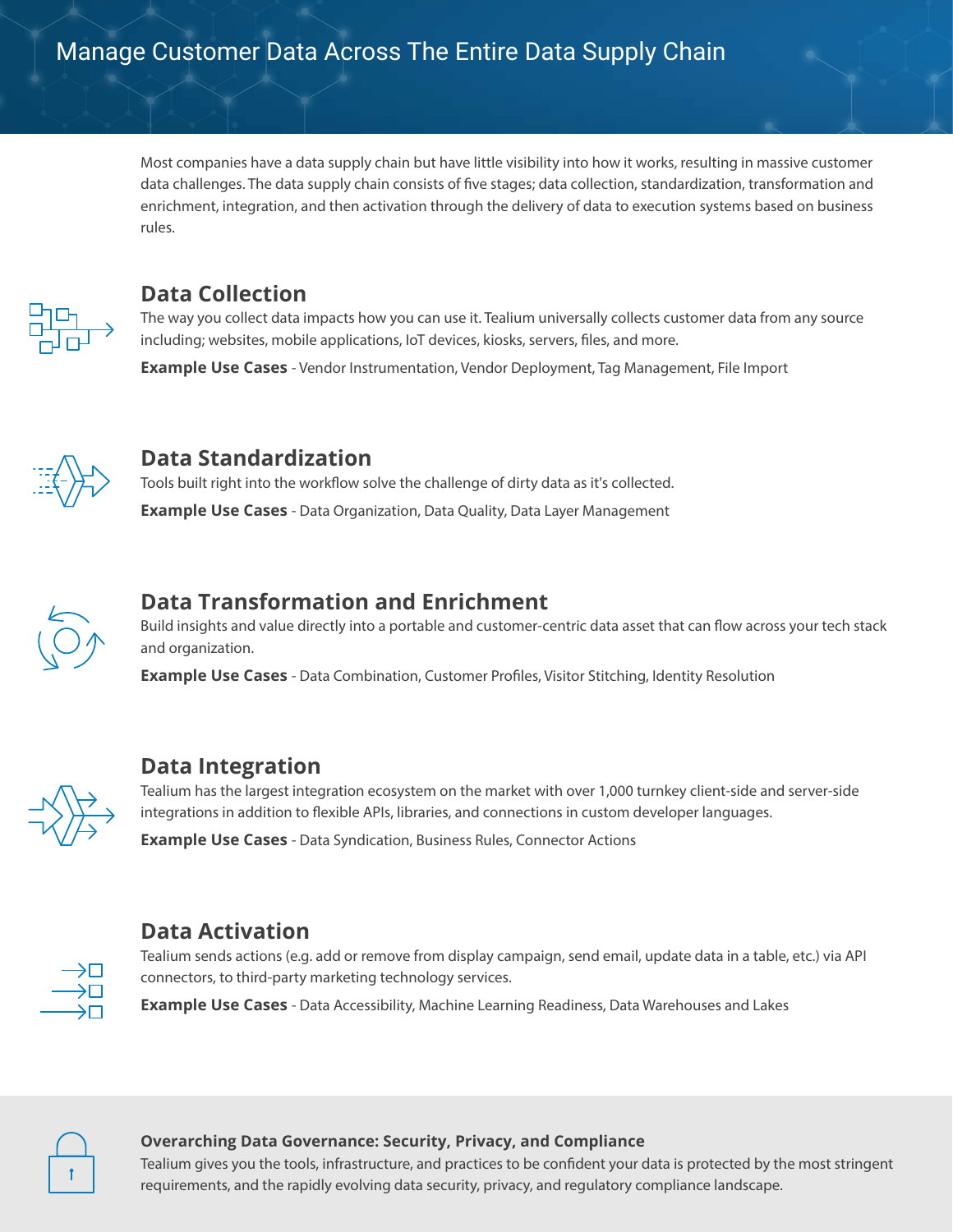### The Customer Data Hub Encompasses Four Products That Power The Data Supply Chain

The Customer Data Hub encompasses Tealium iQ Tag Management and Tealium EventStream, providing client-side and server-side event data collection and delivery capabilities. Tealium's customer data platform, AudienceStream, transforms and enriches raw, event-level building block data into visitor profiles and enables business rules to trigger from these profiles. Tealium DataAccess gives customers accessibility to a central repository of customer data.



Collect, control, and deliver your event data from the client-side. Ideal for managing data from traditional tag based vendors.







**Data Collection Data Standardization Data Integration**



Collect, control, and deliver your event data from the server-side. Lightweight solution ideal for mobile, IoT, and desktop when efficiency or security is critical.







**Data Collection Data Standardization Data Integration**



Create a unified view of your customer. Turn event-level data into visitor/audience insights and segment once across your tech stack.





**Data Transformation and Enrichment** 



Tealium DataAccess<sup>\*</sup> Visibility and ownership of a clean, correlated set of your customer data, optimized for delivery to your systems.

$$
\begin{array}{c}\n\rightarrow \square \\
\longrightarrow \square \\
\longrightarrow \square\n\end{array}
$$
\n
$$
\begin{array}{c}\n\rightarrow \square \\
\longrightarrow \square\n\end{array}
$$
\n
$$
\begin{array}{c}\n\text{at a Activation} \\
\end{array}
$$



**Data Activation Data Integration**